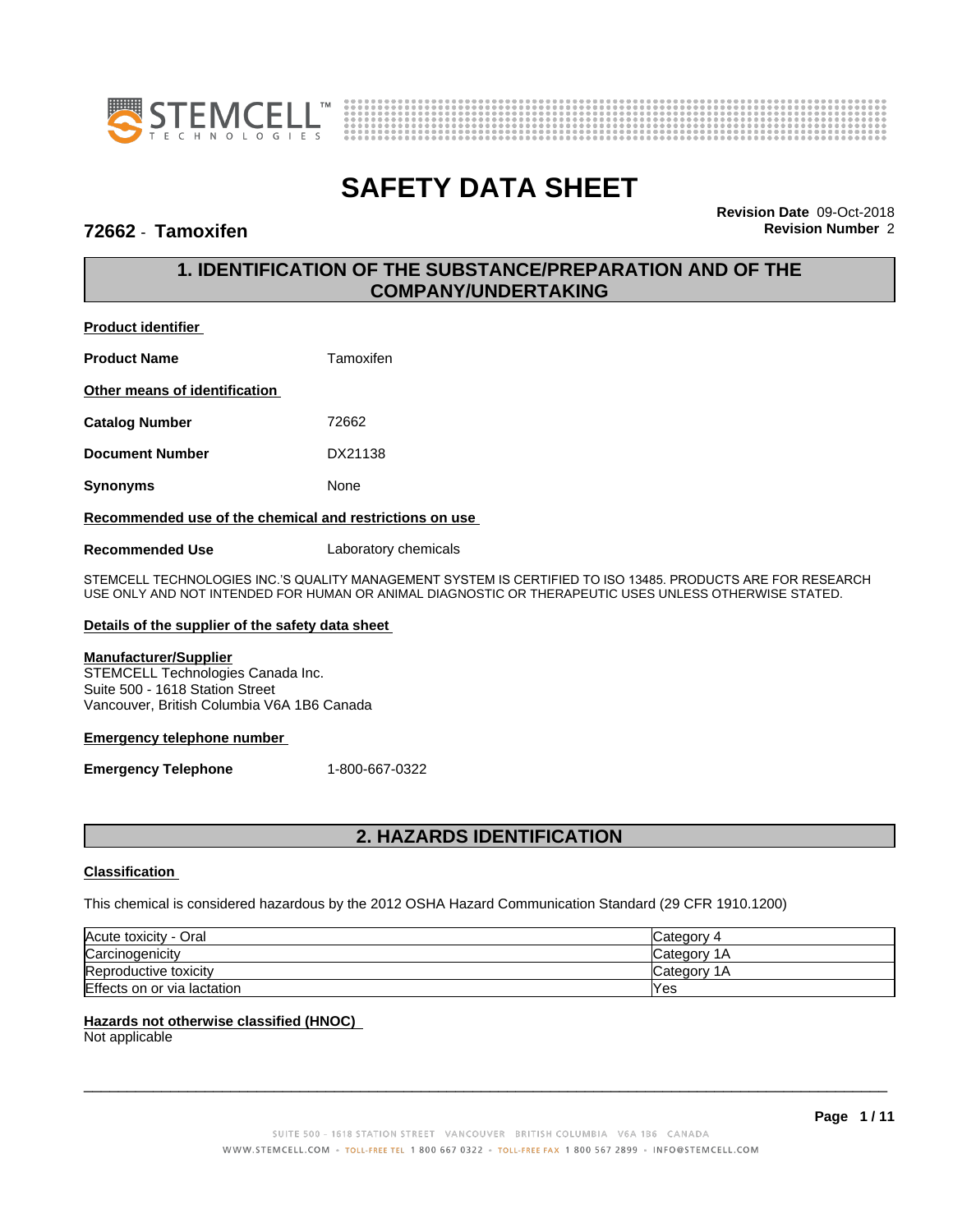



### **72662** - **Tamoxifen Revision Number** 2

\_\_\_\_\_\_\_\_\_\_\_\_\_\_\_\_\_\_\_\_\_\_\_\_\_\_\_\_\_\_\_\_\_\_\_\_\_\_\_\_\_\_\_\_\_\_\_\_\_\_\_\_\_\_\_\_\_\_\_\_\_\_\_\_\_\_\_\_\_\_\_\_\_\_\_\_\_\_\_\_\_\_\_\_\_\_\_\_\_\_\_\_\_ **Revision Date** 09-Oct-2018

#### **Label elements**



Do not handle until all safety precautions have been read and understood Wear protective gloves/protective clothing/eye protection/face protection Do not breathe dusts or mists Avoid contact during pregnancy/while nursing Wash face, hands and any exposed skin thoroughly after handling Do not eat, drink or smoke when using this product

#### **Precautionary statements - Response**

IF exposed or concerned: Get medical advice/attention IF SWALLOWED: Call a POISON CENTER or doctor if you feel unwell Rinse mouth

### **Precautionary Statements - Storage**

Store locked up

### **Precautionary Statements - Disposal**

Dispose of contents/container to an approved waste disposal plant

#### **Other Information**

Not applicable

**Unknown acute toxicity** 100 % of the mixture consists of ingredient(s) of unknown toxicity

0 % of the mixture consists of ingredient(s) of unknown acute oral toxicity

100 % of the mixture consists of ingredient(s) of unknown acute dermal toxicity

100 % of the mixture consists of ingredient(s) of unknown acute inhalation toxicity (gas)

100 % of the mixture consists of ingredient(s) of unknown acute inhalation toxicity (vapor)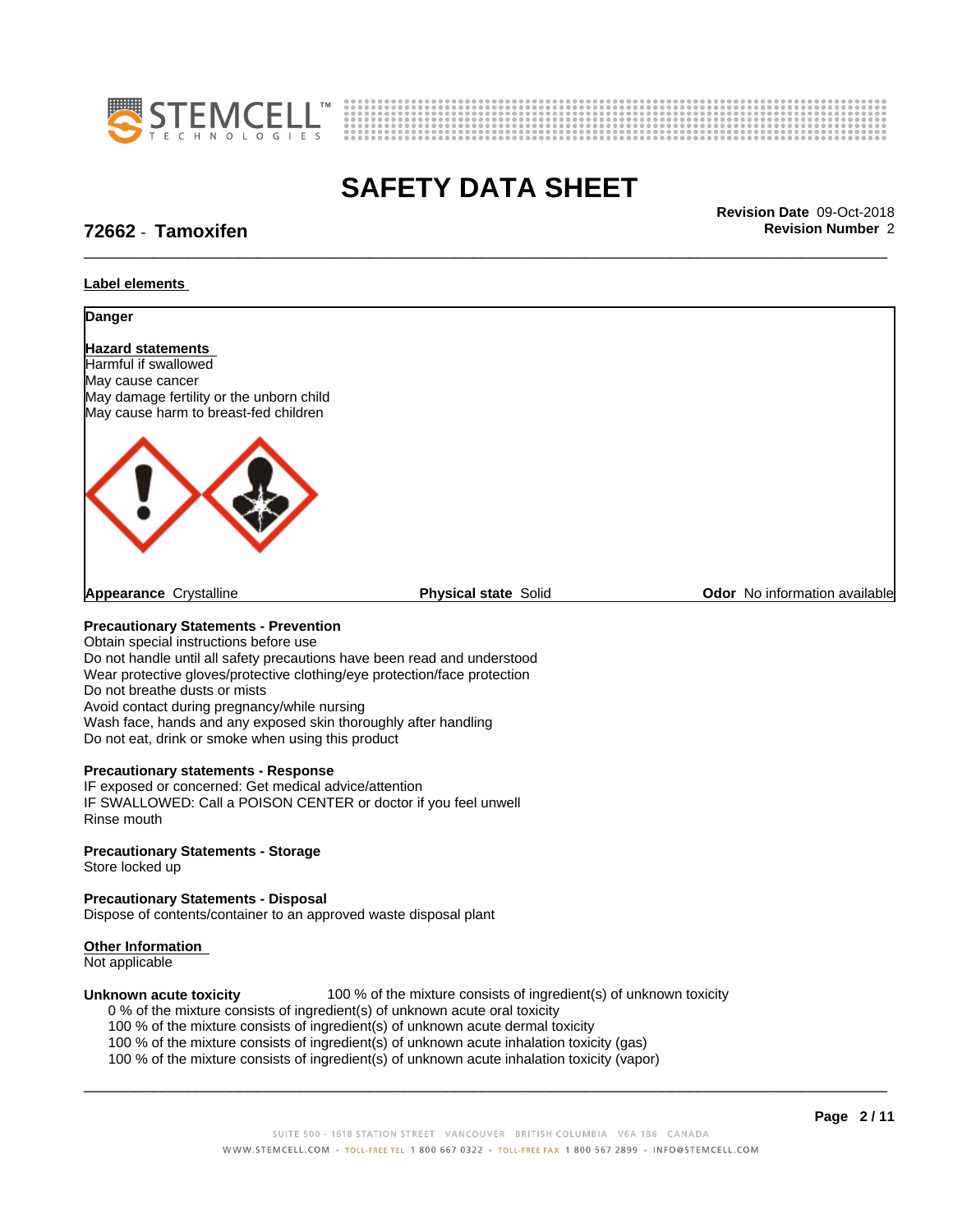



\_\_\_\_\_\_\_\_\_\_\_\_\_\_\_\_\_\_\_\_\_\_\_\_\_\_\_\_\_\_\_\_\_\_\_\_\_\_\_\_\_\_\_\_\_\_\_\_\_\_\_\_\_\_\_\_\_\_\_\_\_\_\_\_\_\_\_\_\_\_\_\_\_\_\_\_\_\_\_\_\_\_\_\_\_\_\_\_\_\_\_\_\_ **Revision Date** 09-Oct-2018

# **72662** - **Tamoxifen Revision Number** 2

100 % of the mixture consists of ingredient(s) of unknown acute inhalation toxicity (dust/mist)

# **3. COMPOSITION/INFORMATION ON INGREDIENTS**

### **Substance**

| Chemical name                                                | CAS No.        | Weight-% |
|--------------------------------------------------------------|----------------|----------|
| l2-[4-[(1Z)-1.2-<br>1,2-diphenyl-1-buten-1-yl]phenoxy]-N,N-d | $10540 - 29 -$ | 100      |
| imethyl-ethanamine                                           |                |          |

\*The exact percentage (concentration) of composition has been withheld as a trade secret.

| <b>4. FIRST AID MEASURES</b>                                |                                                                                                                                                                  |  |  |  |
|-------------------------------------------------------------|------------------------------------------------------------------------------------------------------------------------------------------------------------------|--|--|--|
| <b>Description of first aid measures</b>                    |                                                                                                                                                                  |  |  |  |
| <b>General advice</b>                                       | Show this safety data sheet to the doctor in attendance. IF exposed or concerned: Get<br>medical advice/attention.                                               |  |  |  |
| <b>Inhalation</b>                                           | Remove to fresh air.                                                                                                                                             |  |  |  |
| Eye contact                                                 | Rinse thoroughly with plenty of water for at least 15 minutes, lifting lower and upper eyelids.<br>Consult a physician.                                          |  |  |  |
| <b>Skin contact</b>                                         | Wash skin with soap and water.                                                                                                                                   |  |  |  |
| Ingestion                                                   | Do NOT induce vomiting. Clean mouth with water and drink afterwards plenty of water.<br>Never give anything by mouth to an unconscious person. Call a physician. |  |  |  |
| Most important symptoms and effects, both acute and delayed |                                                                                                                                                                  |  |  |  |
| <b>Symptoms</b>                                             | No information available.                                                                                                                                        |  |  |  |
|                                                             | Indication of any immediate medical attention and special treatment needed                                                                                       |  |  |  |
| Note to physicians                                          | Treat symptomatically.                                                                                                                                           |  |  |  |
|                                                             | <b>5. FIRE-FIGHTING MEASURES</b>                                                                                                                                 |  |  |  |
| <b>Suitable Extinguishing Media</b>                         | Use extinguishing measures that are appropriate to local circumstances and the<br>surrounding environment.                                                       |  |  |  |
| Unsuitable extinguishing media                              | CAUTION: Use of water spray when fighting fire may be inefficient.                                                                                               |  |  |  |
|                                                             |                                                                                                                                                                  |  |  |  |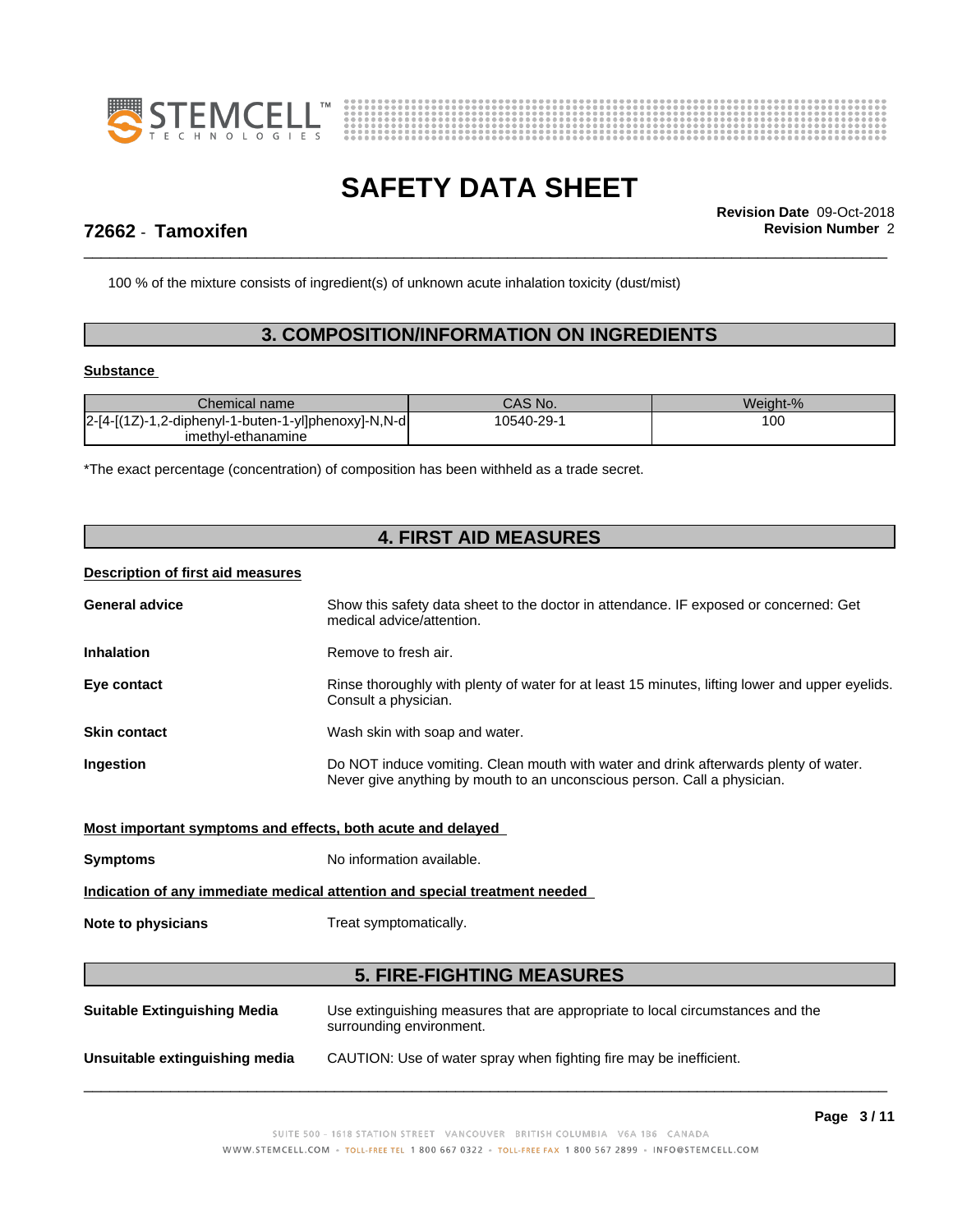



\_\_\_\_\_\_\_\_\_\_\_\_\_\_\_\_\_\_\_\_\_\_\_\_\_\_\_\_\_\_\_\_\_\_\_\_\_\_\_\_\_\_\_\_\_\_\_\_\_\_\_\_\_\_\_\_\_\_\_\_\_\_\_\_\_\_\_\_\_\_\_\_\_\_\_\_\_\_\_\_\_\_\_\_\_\_\_\_\_\_\_\_\_ **Revision Date** 09-Oct-2018

# **72662** - **Tamoxifen Revision Number** 2

| Specific hazards arising from the | No information available. |
|-----------------------------------|---------------------------|
| chemical                          |                           |

#### **Explosion data Sensitivity to Mechanical Impact** None. **Sensitivity to Static Discharge** None.

**Special protective equipment for fire-fighters**

Firefighters should wear self-contained breathing apparatus and full firefighting turnout gear. Use personal protection equipment.

# **6. ACCIDENTAL RELEASE MEASURES**

### **Personal precautions, protective equipment and emergency procedures**

| <b>Personal precautions</b>                          | Ensure adequate ventilation.                                                         |  |  |  |
|------------------------------------------------------|--------------------------------------------------------------------------------------|--|--|--|
| <b>Other Information</b>                             | Refer to protective measures listed in Sections 7 and 8.                             |  |  |  |
| <b>Environmental precautions</b>                     |                                                                                      |  |  |  |
| <b>Environmental precautions</b>                     | See Section 12 for additional Ecological Information.                                |  |  |  |
| Methods and material for containment and cleaning up |                                                                                      |  |  |  |
| <b>Methods for containment</b>                       | Prevent further leakage or spillage if safe to do so.                                |  |  |  |
| Methods for cleaning up                              | Pick up and transfer to properly labeled containers.                                 |  |  |  |
| <b>Prevention of secondary hazards</b>               | Clean contaminated objects and areas thoroughly observing environmental regulations. |  |  |  |

# **7. HANDLING AND STORAGE**

| Handle in accordance with good industrial hygiene and safety practice. Avoid contact with<br>skin, eyes or clothing. Do not eat, drink or smoke when using this product. Remove<br>contaminated clothing and shoes. |
|---------------------------------------------------------------------------------------------------------------------------------------------------------------------------------------------------------------------|
|                                                                                                                                                                                                                     |
| Keep containers tightly closed in a dry, cool and well-ventilated place. Keep out of the reach                                                                                                                      |
|                                                                                                                                                                                                                     |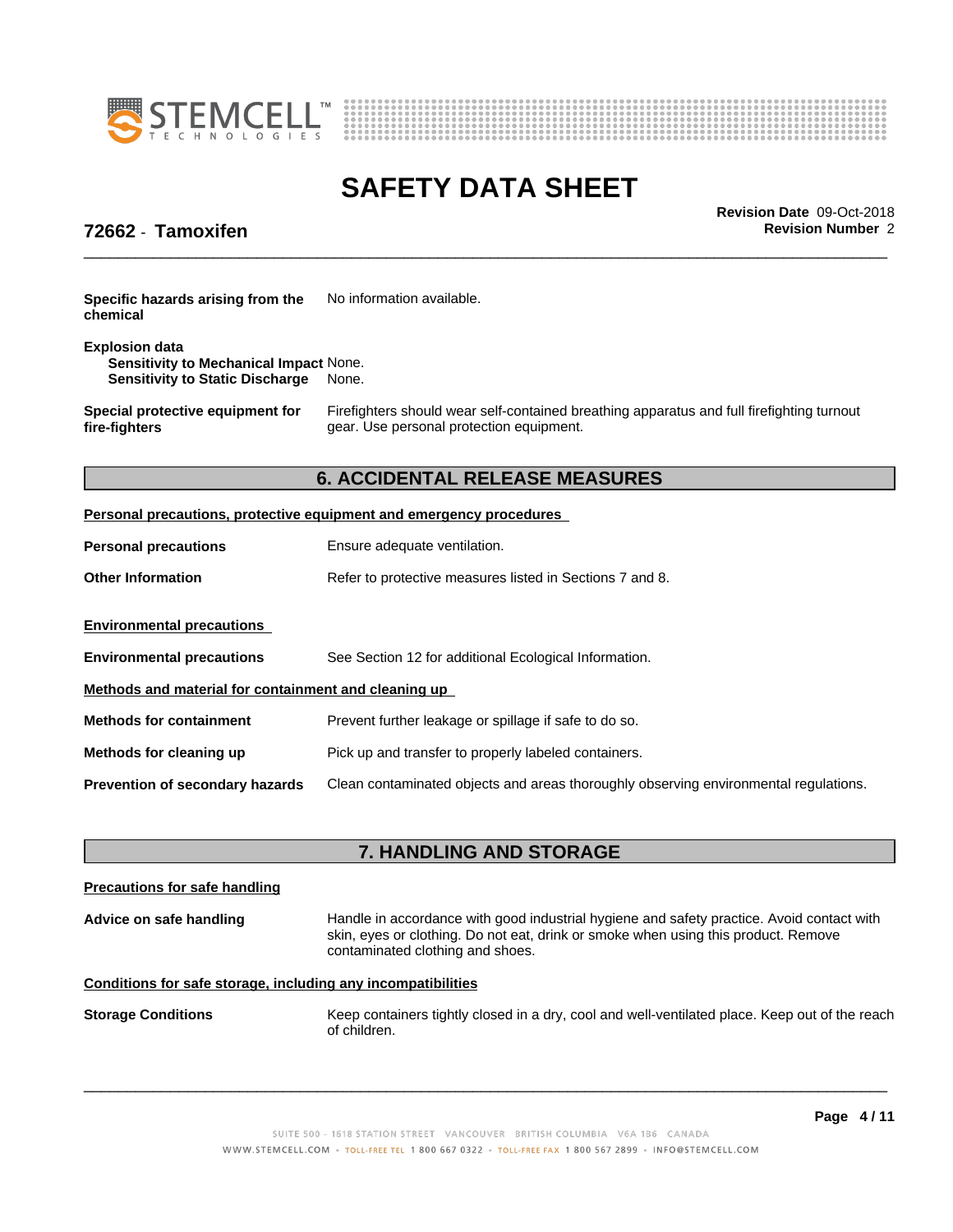



**8. EXPOSURE CONTROLS/PERSONAL PROTECTION**

\_\_\_\_\_\_\_\_\_\_\_\_\_\_\_\_\_\_\_\_\_\_\_\_\_\_\_\_\_\_\_\_\_\_\_\_\_\_\_\_\_\_\_\_\_\_\_\_\_\_\_\_\_\_\_\_\_\_\_\_\_\_\_\_\_\_\_\_\_\_\_\_\_\_\_\_\_\_\_\_\_\_\_\_\_\_\_\_\_\_\_\_\_ **Revision Date** 09-Oct-2018

### **72662** - **Tamoxifen Revision Number** 2

# **Control parameters Exposure Limits** The following ingredients are the only ingredients of the product above the cut-off level (or level that contributes to the hazard classification of the mixture) which have an exposure limit applicable in the region for which this safety data sheet is intended or other recommended limit. At this time, the other relevant constituents have no known exposure limits from the sources listed here.**Appropriate engineering controls Engineering controls** Showers Eyewash stations Ventilation systems. **Individual protection measures, such as personal protective equipment Eye/face protection** No special protective equipment required. **Hand protection** Wear suitable gloves. **Skin and body protection** Wear suitable protective clothing. **Respiratory protection** No protective equipment is needed under normal use conditions. If exposure limits are exceeded or irritation is experienced, ventilation and evacuation may be required. **General hygiene considerations** Do not eat, drink or smoke when using this product. Wash hands before breaks and immediately after handling the product.

### **9. PHYSICAL AND CHEMICAL PROPERTIES**

#### **Information on basic physical and chemical properties Physical state** Solid

| <b>ΓΙΙΥΘΙΦΑΙ ΘΙΑΙ</b> Ε | oviiu                    |  |
|-------------------------|--------------------------|--|
| Appearance              | Crystalline              |  |
| Color                   | No information available |  |
| Odor                    | No information available |  |
| <b>Odor threshold</b>   | No information available |  |
|                         |                          |  |

**Property**<br> **Remarks** • Method<br> **Remarks** • Method<br> **Remarks** • Method<br> **Remarks** • Method<br> **Remarks** • Method **pH** No data available Nown<br> **Melting point / freezing point** No data available None Known<br>
None known **Melting point / freezing point**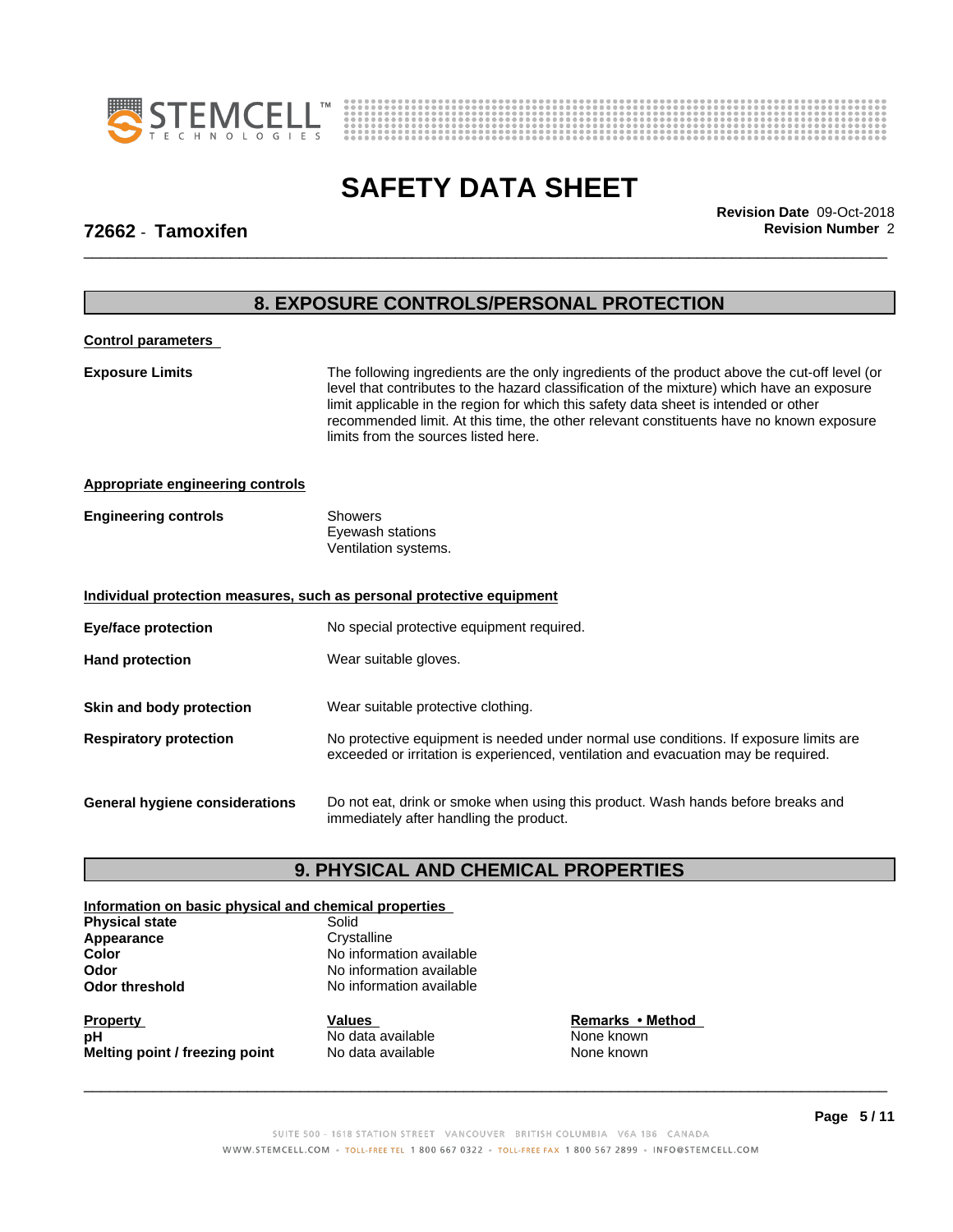



\_\_\_\_\_\_\_\_\_\_\_\_\_\_\_\_\_\_\_\_\_\_\_\_\_\_\_\_\_\_\_\_\_\_\_\_\_\_\_\_\_\_\_\_\_\_\_\_\_\_\_\_\_\_\_\_\_\_\_\_\_\_\_\_\_\_\_\_\_\_\_\_\_\_\_\_\_\_\_\_\_\_\_\_\_\_\_\_\_\_\_\_\_ **Revision Date** 09-Oct-2018

# **72662** - **Tamoxifen Revision Number** 2

**Boiling point / boiling range Modata available None known None known Flammability** (solid, gas) **Upper flammability limit:** No data available **Lower flammability limit:** No data available **Water solubility** 

**Explosive properties** No information available **Oxidizing properties** No information available **Decomposition temperature** 

**Other Information Softening point** No information available **Molecular weight** 371.5 **Molecular** formula

**Flash point No data available None known Evaporation rate Conservential School** None and None known<br> **Flammability (solid. gas)** No data available **None known** None known **Flammability Limit in Air** None known **Vapor pressure No data available None known Vapor density**<br> **Vapor density**<br> **Relative density**<br>
No data available<br>
None known **Relative density No data available and the Shown**<br> **Water solubility No data available and the None known Solubility in other solvents** ~0.3 mg/mL in a 1:2 solution of EtOH:PBS (pH 7.2); ~20 mg/mL in EtOH & DMSO; ~2 mg/mL in DMSO; **Partition coefficient**<br> **Autoignition temperature**<br>
No data available None None known<br>
None known **Autoignition temperature** Mo data available Mone known<br> **Decomposition temperature** No data available None known **Kinematic viscosity No data available None known** None known **Dynamic viscosity No data available None known** 

**VOC Content (%)** No information available **Liquid Density No information available**<br> **Bulk density No information available No information available** 

None known

### **10. STABILITY AND REACTIVITY**

| <b>Reactivity</b>                                                       | No information available.                 |
|-------------------------------------------------------------------------|-------------------------------------------|
| <b>Chemical stability</b>                                               | Stable under normal conditions.           |
| <b>Possibility of hazardous reactions</b> None under normal processing. |                                           |
| <b>Hazardous polymerization</b>                                         | Hazardous polymerization does not occur.  |
| <b>Conditions to avoid</b>                                              | None known based on information supplied. |
| Incompatible materials                                                  | None known based on information supplied. |
|                                                                         |                                           |

**Hazardous decomposition products** Carbon dioxide (CO2). Carbon monoxide. Nitrogen oxides (NOx).

# **11. TOXICOLOGICAL INFORMATION**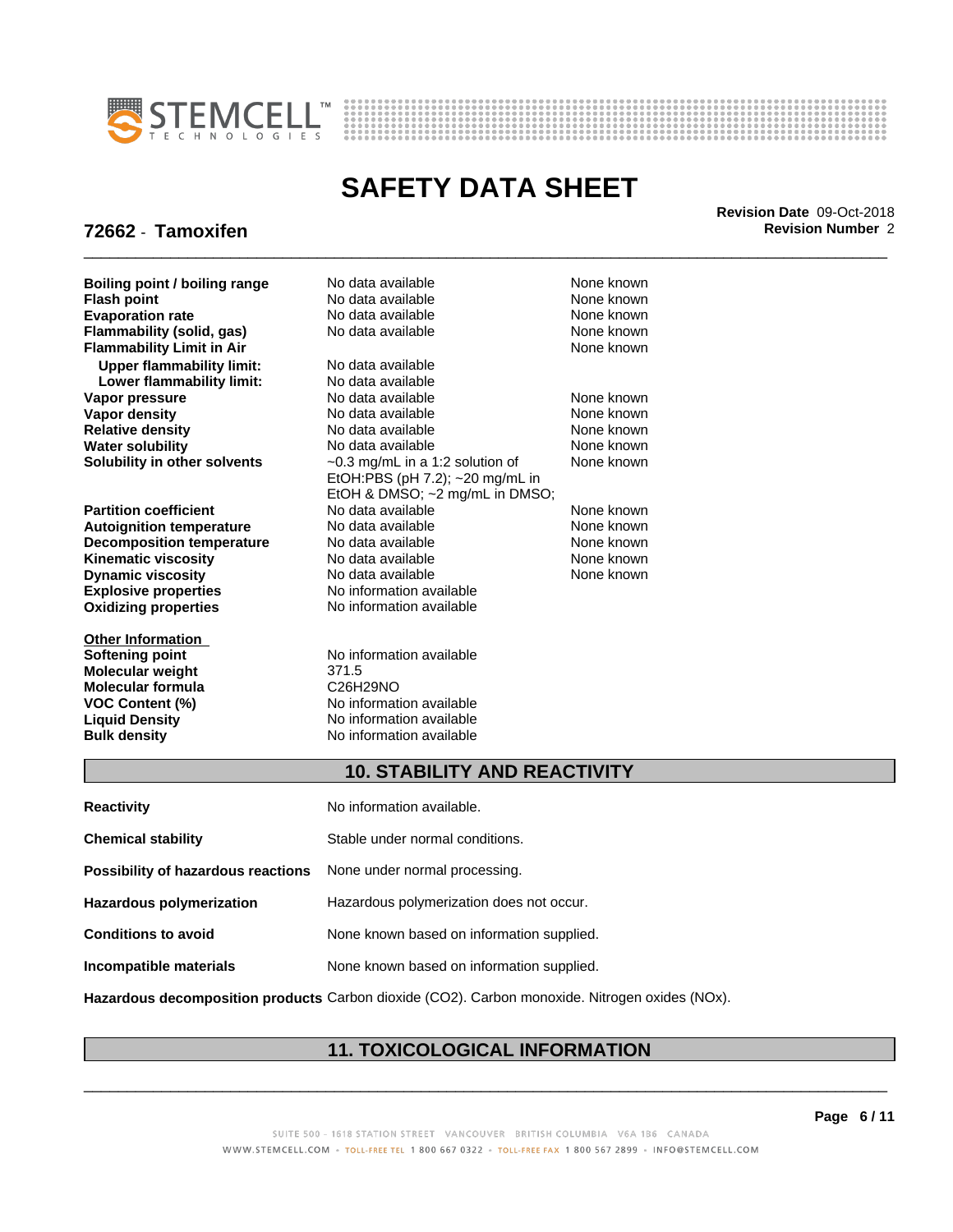



\_\_\_\_\_\_\_\_\_\_\_\_\_\_\_\_\_\_\_\_\_\_\_\_\_\_\_\_\_\_\_\_\_\_\_\_\_\_\_\_\_\_\_\_\_\_\_\_\_\_\_\_\_\_\_\_\_\_\_\_\_\_\_\_\_\_\_\_\_\_\_\_\_\_\_\_\_\_\_\_\_\_\_\_\_\_\_\_\_\_\_\_\_ **Revision Date** 09-Oct-2018

# **72662** - **Tamoxifen Revision Number** 2

**Information on likely routes of exposure**

| <b>Product Information</b>                                                                                                                                                                                                                                                                                                                                                                                                                                                              |                                                |                                                                                                |                 |  |
|-----------------------------------------------------------------------------------------------------------------------------------------------------------------------------------------------------------------------------------------------------------------------------------------------------------------------------------------------------------------------------------------------------------------------------------------------------------------------------------------|------------------------------------------------|------------------------------------------------------------------------------------------------|-----------------|--|
| <b>Inhalation</b>                                                                                                                                                                                                                                                                                                                                                                                                                                                                       |                                                | Specific test data for the substance or mixture is not available.                              |                 |  |
| Eye contact                                                                                                                                                                                                                                                                                                                                                                                                                                                                             |                                                | Specific test data for the substance or mixture is not available.                              |                 |  |
| <b>Skin contact</b>                                                                                                                                                                                                                                                                                                                                                                                                                                                                     |                                                | Specific test data for the substance or mixture is not available.                              |                 |  |
| Ingestion                                                                                                                                                                                                                                                                                                                                                                                                                                                                               | on components).                                | Specific test data for the substance or mixture is not available. Harmful if swallowed. (based |                 |  |
| Symptoms related to the physical, chemical and toxicological characteristics                                                                                                                                                                                                                                                                                                                                                                                                            |                                                |                                                                                                |                 |  |
| <b>Symptoms</b>                                                                                                                                                                                                                                                                                                                                                                                                                                                                         | No information available.                      |                                                                                                |                 |  |
| <b>Numerical measures of toxicity</b>                                                                                                                                                                                                                                                                                                                                                                                                                                                   |                                                |                                                                                                |                 |  |
| <b>Acute toxicity</b>                                                                                                                                                                                                                                                                                                                                                                                                                                                                   |                                                |                                                                                                |                 |  |
| The following values are calculated based on chapter 3.1 of the GHS document.<br><b>ATEmix (oral)</b>                                                                                                                                                                                                                                                                                                                                                                                   | 500.00 mg/kg                                   |                                                                                                |                 |  |
| Unknown acute toxicity<br>0 % of the mixture consists of ingredient(s) of unknown acute oral toxicity<br>100 % of the mixture consists of ingredient(s) of unknown acute dermal toxicity<br>100 % of the mixture consists of ingredient(s) of unknown acute inhalation toxicity (gas)<br>100 % of the mixture consists of ingredient(s) of unknown acute inhalation toxicity (vapor)<br>100 % of the mixture consists of ingredient(s) of unknown acute inhalation toxicity (dust/mist) |                                                | 100 % of the mixture consists of ingredient(s) of unknown toxicity                             |                 |  |
| Oral LD50                                                                                                                                                                                                                                                                                                                                                                                                                                                                               | 4100 mg/kg (Rat); 2150 mg/kg (Mouse);          |                                                                                                |                 |  |
| <b>Component Information</b><br>Chemical name                                                                                                                                                                                                                                                                                                                                                                                                                                           | Oral LD50                                      | Dermal LD50                                                                                    | Inhalation LC50 |  |
| 2-[4-[(1Z)-1,2-diphenyl-1-buten-<br>1-yl]phenoxy]-N,N-dimethyl-etha<br>namine<br>10540-29-1                                                                                                                                                                                                                                                                                                                                                                                             | $= 4100$ mg/kg (Rat)<br>$= 2150$ mg/kg (Mouse) |                                                                                                |                 |  |
| Delayed and immediate effects as well as chronic effects from short and long-term exposure                                                                                                                                                                                                                                                                                                                                                                                              |                                                |                                                                                                |                 |  |
| <b>Skin corrosion/irritation</b>                                                                                                                                                                                                                                                                                                                                                                                                                                                        | No information available.                      |                                                                                                |                 |  |
| Serious eye damage/eye irritation                                                                                                                                                                                                                                                                                                                                                                                                                                                       | No information available.                      |                                                                                                |                 |  |
| Respiratory or skin sensitization                                                                                                                                                                                                                                                                                                                                                                                                                                                       | No information available.                      |                                                                                                |                 |  |
|                                                                                                                                                                                                                                                                                                                                                                                                                                                                                         |                                                |                                                                                                |                 |  |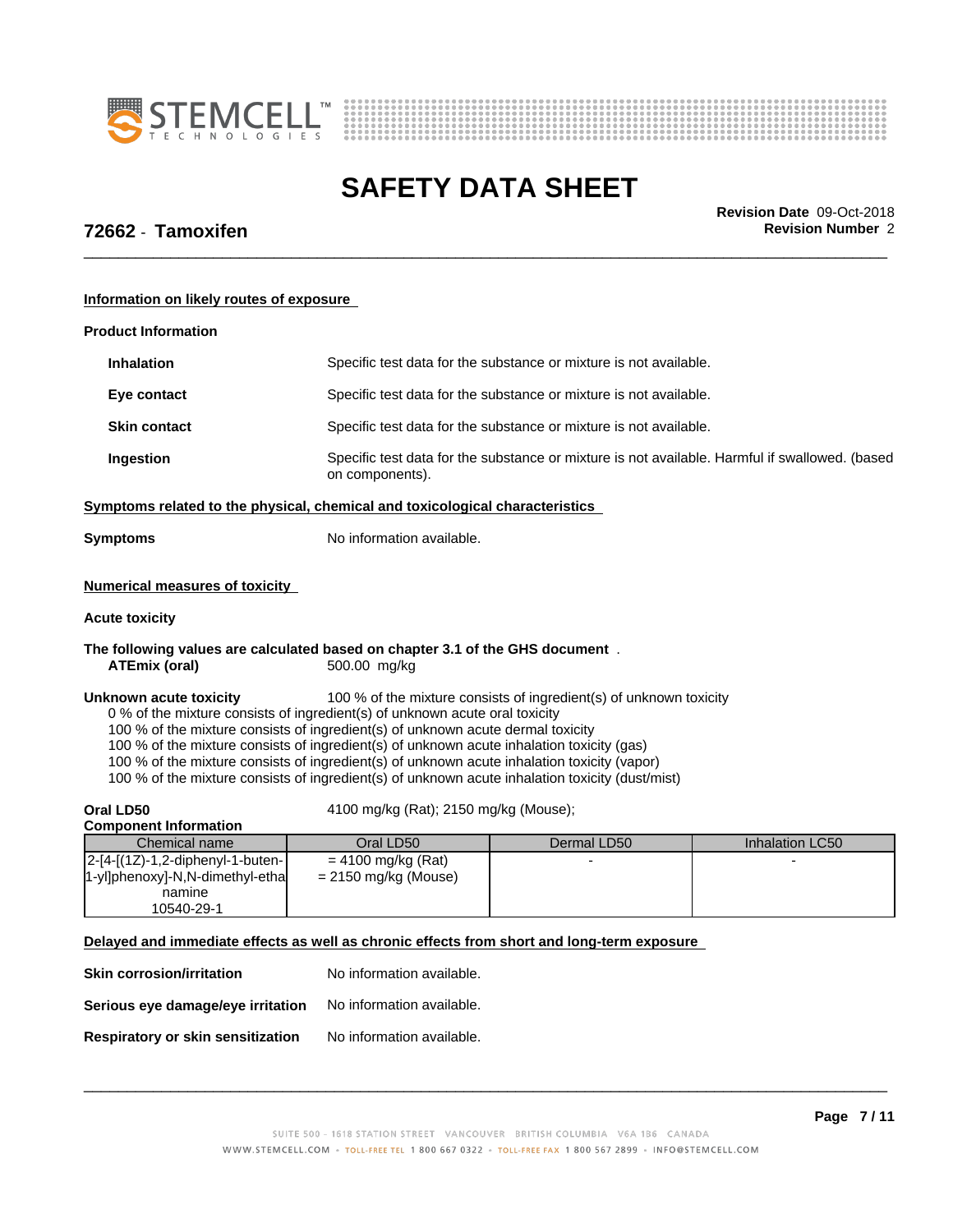



\_\_\_\_\_\_\_\_\_\_\_\_\_\_\_\_\_\_\_\_\_\_\_\_\_\_\_\_\_\_\_\_\_\_\_\_\_\_\_\_\_\_\_\_\_\_\_\_\_\_\_\_\_\_\_\_\_\_\_\_\_\_\_\_\_\_\_\_\_\_\_\_\_\_\_\_\_\_\_\_\_\_\_\_\_\_\_\_\_\_\_\_\_ **Revision Date** 09-Oct-2018

# **72662** - **Tamoxifen Revision Number** 2

**Germ cell mutagenicity** No information available.

**Carcinogenicity** Classification based on data available for ingredients.

| The table below indicates whether each agency has listed any ingredient as a carcinogen. |  |  |
|------------------------------------------------------------------------------------------|--|--|
|                                                                                          |  |  |

| Chemical name                  | <b>ACGIH</b> | <b>IARC</b> | NTP          | OSHA |  |
|--------------------------------|--------------|-------------|--------------|------|--|
| $ 2-[4-[(1Z)-1,2-diphenyl-1-]$ |              | Group 1     | <b>Known</b> |      |  |
| buten-1-yl]phenoxy]-N,N-       |              |             |              |      |  |
| dimethyl-ethanamine            |              |             |              |      |  |
| 10540-29-1                     |              |             |              |      |  |
|                                |              |             |              |      |  |

**Reproductive toxicity** Classification based on data available for ingredients. May cause harm to breastfed babies.

| No information available.<br><b>STOT - single exposure</b> |  |
|------------------------------------------------------------|--|
|------------------------------------------------------------|--|

**STOT** - **repeated exposure** No information available.

### **Aspiration hazard hackup No information available.**<br>RTECS # KR5919600 **RTECS #** KR5919600

# **12. ECOLOGICAL INFORMATION**

| <b>Ecotoxicity</b>            | The environmental impact of this product has not been fully investigated. |
|-------------------------------|---------------------------------------------------------------------------|
| Persistence and degradability | No information available.                                                 |
| <b>Bioaccumulation</b>        | There is no data for this product.                                        |
| Other adverse effects         | No information available.                                                 |

### **13. DISPOSAL CONSIDERATIONS**

| Waste treatment methods                |                                                                                                                    |
|----------------------------------------|--------------------------------------------------------------------------------------------------------------------|
| Waste from residues/unused<br>products | Dispose of in accordance with local regulations. Dispose of waste in accordance with<br>environmental legislation. |
| <b>Contaminated packaging</b>          | Do not reuse empty containers.                                                                                     |

# **14. TRANSPORT INFORMATION**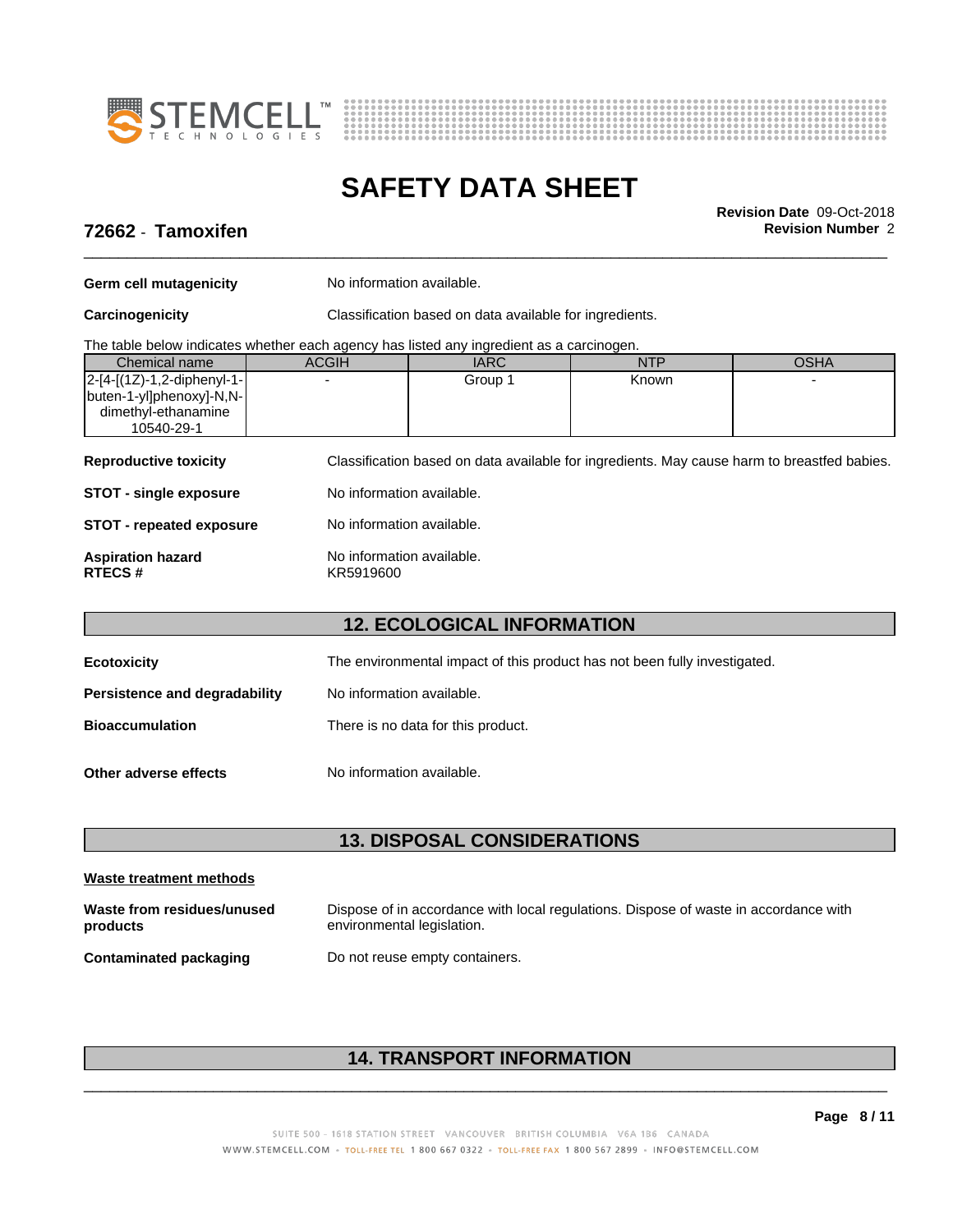



\_\_\_\_\_\_\_\_\_\_\_\_\_\_\_\_\_\_\_\_\_\_\_\_\_\_\_\_\_\_\_\_\_\_\_\_\_\_\_\_\_\_\_\_\_\_\_\_\_\_\_\_\_\_\_\_\_\_\_\_\_\_\_\_\_\_\_\_\_\_\_\_\_\_\_\_\_\_\_\_\_\_\_\_\_\_\_\_\_\_\_\_\_ **Revision Date** 09-Oct-2018

# **72662** - **Tamoxifen Revision Number** 2

| Note:                                                            | Transport in accordance with local, state, and federal regulations. |  |
|------------------------------------------------------------------|---------------------------------------------------------------------|--|
| <b>DOT</b>                                                       | Not regulated                                                       |  |
| <b>TDG</b>                                                       | Not regulated                                                       |  |
| <b>MEX</b>                                                       | Not regulated                                                       |  |
| ICAO (air)                                                       | Not regulated                                                       |  |
| <b>IATA</b>                                                      | Not regulated                                                       |  |
| <b>IMDG</b>                                                      | Not regulated                                                       |  |
| RID                                                              | Not regulated                                                       |  |
| <b>ADR</b>                                                       | Not regulated                                                       |  |
| <b>ADN</b>                                                       | Not regulated                                                       |  |
| <b>15. REGULATORY INFORMATION</b><br>مماءمهميمينها امعماهمعمهمها |                                                                     |  |

| <b>International Inventories</b> |                 |
|----------------------------------|-----------------|
| <b>TSCA</b>                      | Does not comply |
| <b>DSL/NDSL</b>                  | Complies        |
| <b>EINECS/ELINCS</b>             | Complies        |
| <b>ENCS</b>                      | Does not comply |
| <b>IECSC</b>                     | Does not comply |
| <b>KECL</b>                      | Does not comply |
| <b>PICCS</b>                     | Does not comply |
| <b>AICS</b>                      | Complies        |

 **Legend:**

 **TSCA** - United States Toxic Substances Control Act Section 8(b) Inventory

 **DSL/NDSL** - Canadian Domestic Substances List/Non-Domestic Substances List

 **EINECS/ELINCS** - European Inventory of Existing Chemical Substances/European List of Notified Chemical Substances

 **ENCS** - Japan Existing and New Chemical Substances

 **IECSC** - China Inventory of Existing Chemical Substances

 **KECL** - Korean Existing and Evaluated Chemical Substances

 **PICCS** - Philippines Inventory of Chemicals and Chemical Substances

 **AICS** - Australian Inventory of Chemical Substances

#### **US Federal Regulations**

### **SARA 313**

Section 313 of Title III of the Superfund Amendments and Reauthorization Act of 1986 (SARA). This product does not contain any chemicals which are subject to the reporting requirements of the Act and Title 40 of the Code of Federal Regulations, Part 372.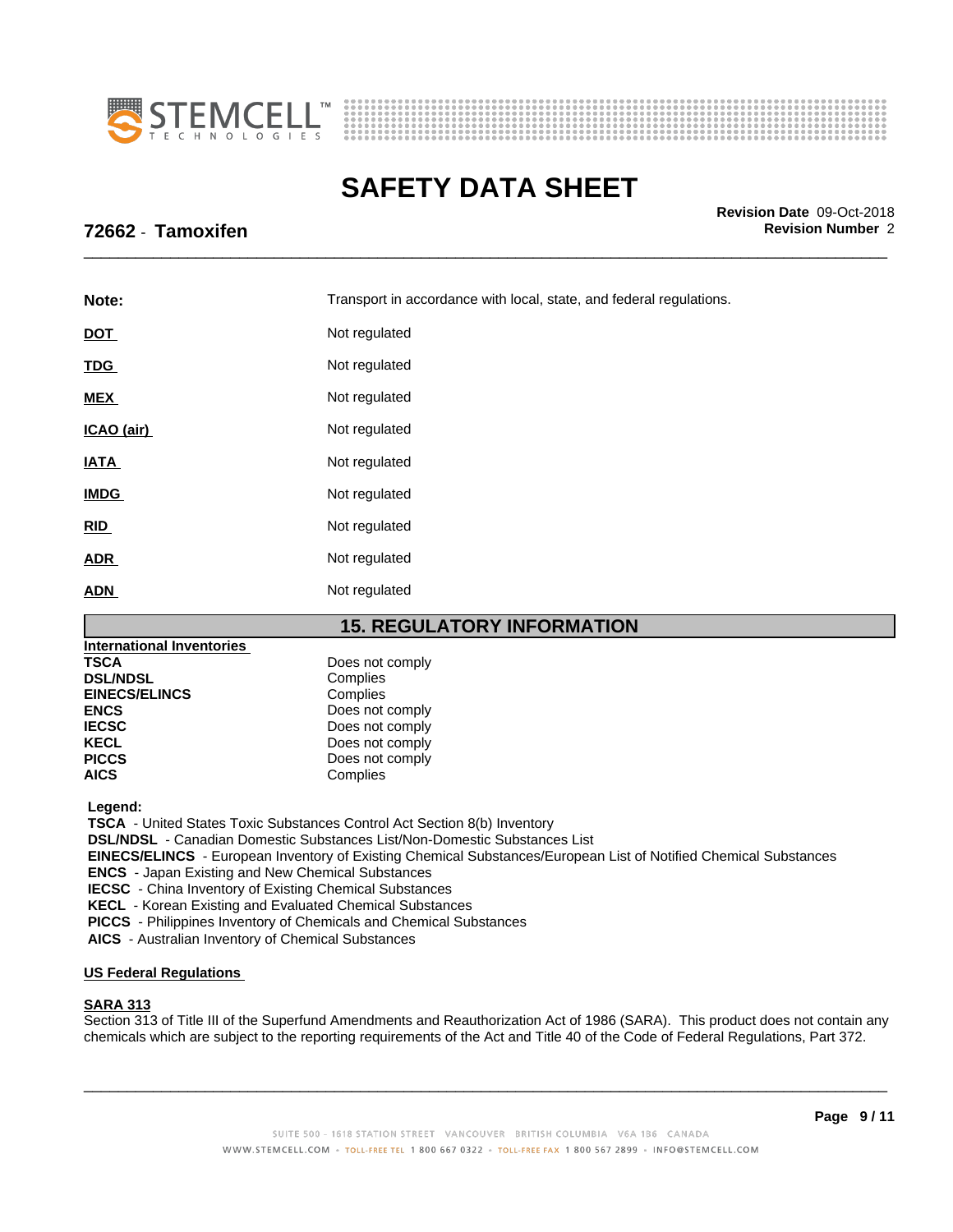



# **72662** - **Tamoxifen Revision Number** 2

\_\_\_\_\_\_\_\_\_\_\_\_\_\_\_\_\_\_\_\_\_\_\_\_\_\_\_\_\_\_\_\_\_\_\_\_\_\_\_\_\_\_\_\_\_\_\_\_\_\_\_\_\_\_\_\_\_\_\_\_\_\_\_\_\_\_\_\_\_\_\_\_\_\_\_\_\_\_\_\_\_\_\_\_\_\_\_\_\_\_\_\_\_ **Revision Date** 09-Oct-2018

### **SARA 311/312 Hazard Categories**

| Acute health hazard               | Yes |
|-----------------------------------|-----|
| <b>Chronic Health Hazard</b>      | Yes |
| Fire hazard                       | N٥  |
| Sudden release of pressure hazard | No  |
| <b>Reactive Hazard</b>            | No  |

### **CWA** (Clean Water Act)

This product does not contain any substances regulated as pollutants pursuant to the Clean Water Act (40 CFR 122.21 and 40 CFR 122.42).

### **CERCLA**

This material, as supplied, does not contain any substances regulated as hazardous substances under the Comprehensive Environmental Response Compensation and Liability Act (CERCLA) (40 CFR 302) or the Superfund Amendments and Reauthorization Act (SARA) (40 CFR 355). There may be specific reporting requirements at the local, regional, or state level pertaining to releases of this material.

#### **US State Regulations**

#### **California Proposition 65**

This product contains the following Proposition 65 chemicals.

| Chemical name                                                     | California Proposition 65 |
|-------------------------------------------------------------------|---------------------------|
| $ 2-[4-[12)-1,2-diphenyl-1-buten-1-y]$ phenoxy]-N,N-dimethyl-etha | Carcinogen                |
| namine - 10540-29-1                                               |                           |

### **U.S. State Right-to-Know Regulations**

**US State Regulations** This product does not contain any substances regulated by state right-to-know regulations

### **U.S. EPA Label Information**

**EPA Pesticide Registration Number** Notapplicable

### **16. OTHER INFORMATION, INCLUDING DATE OF PREPARATION OF THE LAST REVISION**

**Prepared By, State Control. STEMCELL Technologies Canada Inc.** Canada Inc. **Revision Date** 09-Oct-2018 **Revision Note** Noinformation available. **Disclaimer** The information provided in this Safety Data Sheet is correct to the best of our knowledge, information and belief at the